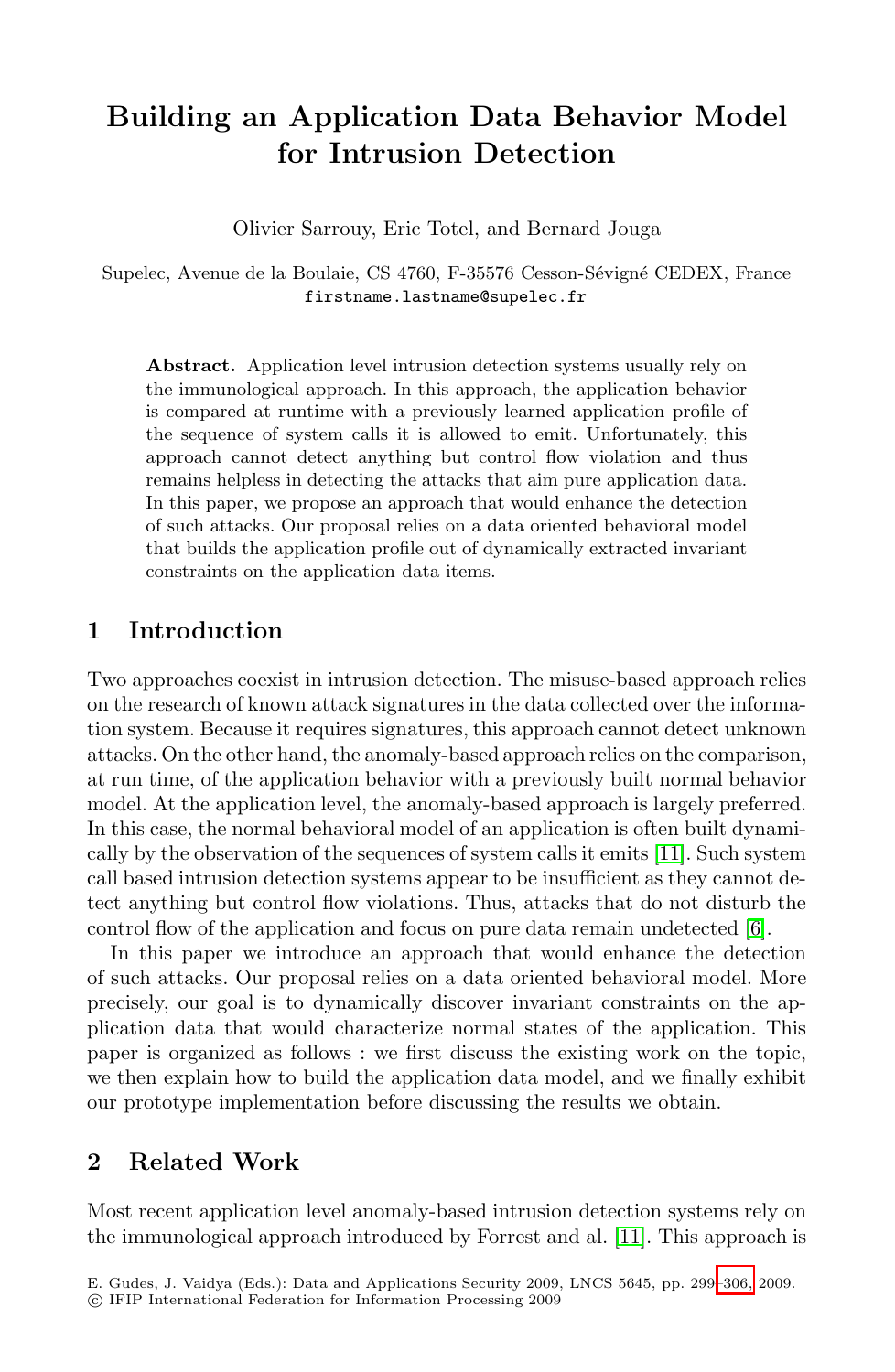built over an external - or *black-box* - behavioral model and consists in monitoring the sequences of system calls emitted by the application [\[13\]](#page-7-3). Such intrusion detection systems are efficient in detecting classical attacks which obviously modify the sequences of system calls emitted by the application, but are easy to evade by mimicing the sequence of system calls the application is supposed to emit [\[20\]](#page-7-4). To contend this kind of attacks, proposals have been done to enhance the behavioral model with process internal information, such as the content of the call stack or the value of the program counter at the time of system calls [\[12\]](#page-7-5). Such approaches, called *gray-box approaches*, indeed make mimicry attacks more difficult to succeed but remain unable to detect anything but control flow integrity violation. However, another kind of attacks exists which does not disturb the control flow of the application but nonetheless leads to the same threat than classical attacks [\[18](#page-7-6)[,6\]](#page-7-1).

This second class of attacks focuses on the data that do not influence the application control flow, and are thus called *pure data attacks* or *non-control data attacks*. These attacks constitute an important threat as they cannot be detected by any of the current intrusion detection systems [\[18\]](#page-7-6). Furthermore, it appears that numerous real world vulnerabilities can be exploited using such a pure data attack [\[6\]](#page-7-1). Some work has already been done which aims at detecting pure data attacks, mainly focusing on the integrity of the application data-flow, either through complete data-flow graph or through taint-checking [\[4](#page-6-0)[,5,](#page-6-1)[17](#page-7-7)[,14\]](#page-7-8). In this paper, we propose to dynamically discover likely invariants in the application data in order to characterize its normal behavior. In this goal, we rely on the definition of the set of data that may be sensitive to an intrusion attempt and thus on the notion of tainted data.

# <span id="page-1-0"></span>**3 Pure Data Attacks**

As explained in the previous section, current intrusion detection systems remain helpless in detecting what we call pure data attacks, *i.e.*, attacks which do not violate the integrity of the application control flow. In this section we first introduce an example of such an attack and then study it in the perspective of the properties it breaks concerning the data it modifies.

## **3.1 An Example of a Pure Data Attack**

A typical example of a pure data attack may be found in the exploitation of the WU-FTPD *Site Exec Command Format String* Vulnerability [\[3\]](#page-6-2) described in [\[6\]](#page-7-1). This vulnerability allows an attacker to overwrite a C structure, denoted pw. The severity of this vulnerability resides in that the pw structure contains the uid of the authenticated user. More precisely, this structure is used to re-affect the application rights to those of the authenticated user after each operation which requires the application to gain root privileges, such as the setsockopt() system call used in the treatment of a GET request. This example of complete attack, given in Figure [1,](#page-2-0) is interesting as it clearly does not disturb the control flow of the application, and thus would not be detected by any of the classical system call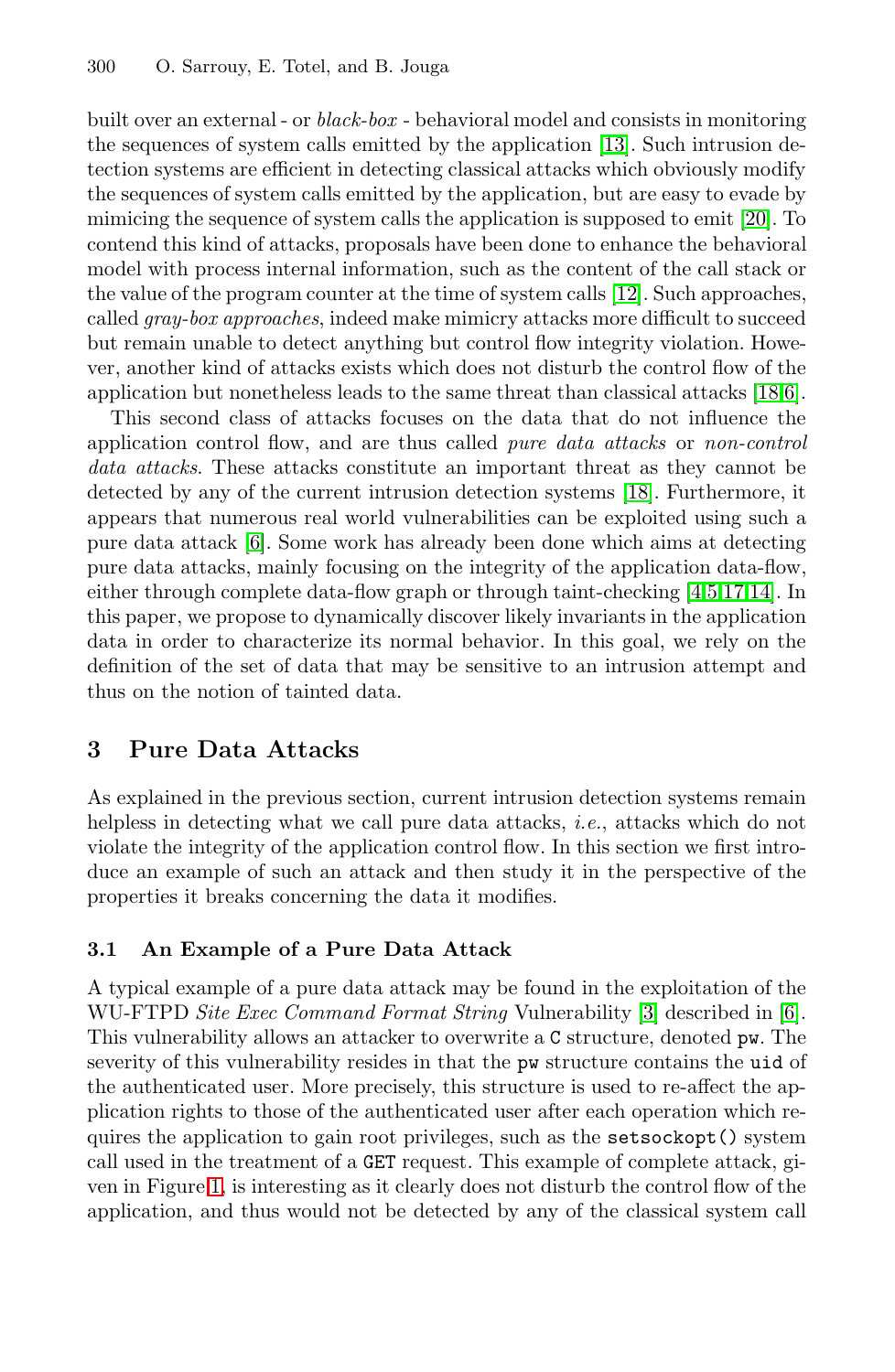

<span id="page-2-0"></span>**Fig. 1.** WU-FTPD pure-data attack

based approaches. An other interesting point in the study of this attack is that it appears to be characteristic of the properties pure data attacks break when they are performed. We discuss this idea in more details in the next subsection.

#### **3.2 Attack Characterization**

The pure data attack described in the previous subsection appears to be interesting in how characteristic it is in the disturbance of the expected properties of the application data. Indeed, this attack breaks a very simple property verified during a normal use of the application, which is that the  $pw$ ->pw uid variable should remain constant during a given session. In this perspective, denoting  $pw->pw\_uid_1, pw->pw\_uid_2, ..., pw->pw\_uid_n$  different values of  $pw->pw\_uid$  during the execution of a given session, this attack may be characterized by the fact that whenever  $pw->pw\_uid_1, pw->pw\_uid_2, ..., pw->pw\_uid_n$  are extracted, it breaks the simple constraint  $pw->pw\_uid_1 = pw->pw\_uid_2 = ... = pw->pw\_uid_n$ .

More generally, it appears that most pure data attacks - and even more classical attacks - can be characterized by the fact that they break one of the constraints on data that are verified when the application remains in  $a \ll n$ or $m$ al  $\gg$  state, *i.e.*, when it runs without being attacked.

### **4 Data-Based Intrusion Detection Model**

As explained above, most pure data attacks - as well as more classical attacks can be characterized by the fact that they break some properties verified by the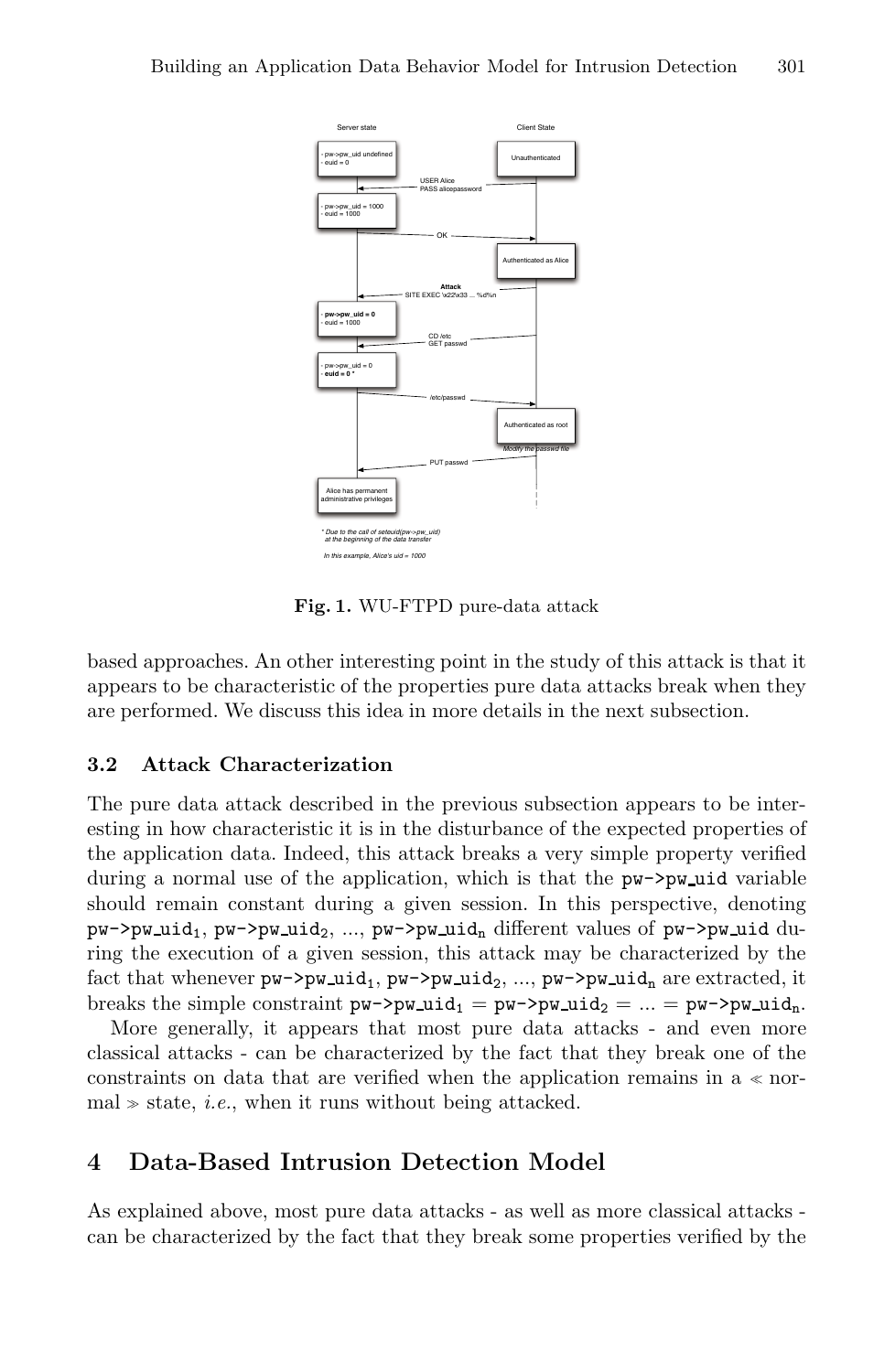application data when this application remains in  $a \ll \text{normal} \gg$  state. Thus, we believe that extracting and afterwards controlling these properties would allow us to detect intrusions more accurately. In this section, we first introduce a formal definition of a process state and propose an abstraction of this definition focused on the properties verified by the application data. Then, we intend to define the notion of attack in the eyes of this abstraction, still focusing on the properties verified by the application data. Finally, we propose a detection model based on that previously introduced considerations.

### **4.1 State of a Process**

For each discrete time *i*, the *snapshot state s<sup>i</sup>* of a process may be defined by  $s_i = \langle pc_i, v_{1_i}, ..., v_{n_i} \rangle$  where  $pc_i$  is the location in the process of the executed instruction at time *i*, i.e. the value of the program counter, and  $v_{1i}$ , ...,  $v_{n_i}$ the values of the various data manipulated by the program at time *i* (registers, environment variables, global and local variables, etc ...). This definition of the state of a process may be insufficient in the perspective of intrusion detection. Indeed, controlling the consistency of snapshot state *s<sup>i</sup>* at a given time *i* sometimes requires the knowledge of all the previous snapshot states *<sup>s</sup>*0*, ..., s<sup>i</sup>*−<sup>1</sup>. We thus define the *global state*  $S_i$  of a process - in its temporal meaning - at time i by  $S_i = \langle s_0, ..., s_i \rangle = \langle pc_0, ..., pc_i, v_{1_0}, ..., v_{n_0}, ..., v_{1_i}, ..., v_{n_i} \rangle$ .

The set of all potential global states of a process, denoted  $S$  is a huge set where all elements cannot be reached during  $a \text{ } \leq$  normal  $\text{ } \geq$  execution of a given program. Though, we may define the set of allowed global state of a process, denoted  $A$  as the set of global states which can be reached in a context of an attack free execution.

In practice, it appears that A constitutes a quite small subset of  $S$  that we would like to define in order to discern the  $\ll$  allowed  $\gg$  states and the  $\ll$  unallo $w$ ed  $\gg$  states. As it seems impossible and probably not much relevant to explicitly define  $A$ , we propose to abstract the state definition to implicitly define it by expressing the various constraints on the values that application data can effectively take when this application is in an allowed global state. In other words, we define a number of relationships which constitute a constraint system C. Given a global state  $S_i = \langle s_0, ..., s_i \rangle = \langle pc_0, ..., pc_i, v_{1_0}, ..., v_{n_0}, ..., v_{1_i}, ..., v_{n_i} \rangle$  we consider that  $S_i \in \mathcal{A} \iff \langle pc_0, ..., pc_i, v_{1_0}, ..., v_{n_0}, ..., v_{1_i}, ..., v_{n_i} \rangle$  verifies  $\mathcal{C}$ . Given this definition  $a \text{ } \leq$  normal  $\gg$  application state, we can now propose an attack model.

### <span id="page-3-0"></span>**4.2 Attack Model**

As explained above, we may assume that the application is in an unallowed global state, *i.e.*, a state  $S \in \mathcal{S} \backslash \mathcal{A}$  when one of the constraints of C is broken. Thus, we propose, on the basis of our data constraint based state model, a definition of an attack as a sequence of  $\leq$  user actions  $\geq$  which leads the application from a state  $S_i \in \mathcal{A}$  into a state  $S_f \in \mathcal{S} \backslash \mathcal{A}$ , therefore breaking the constraints on the application data that characterize the set  $A$ . Given this definition of an attack, we can now propose a detection model which focuses on the constraints verified by the application data.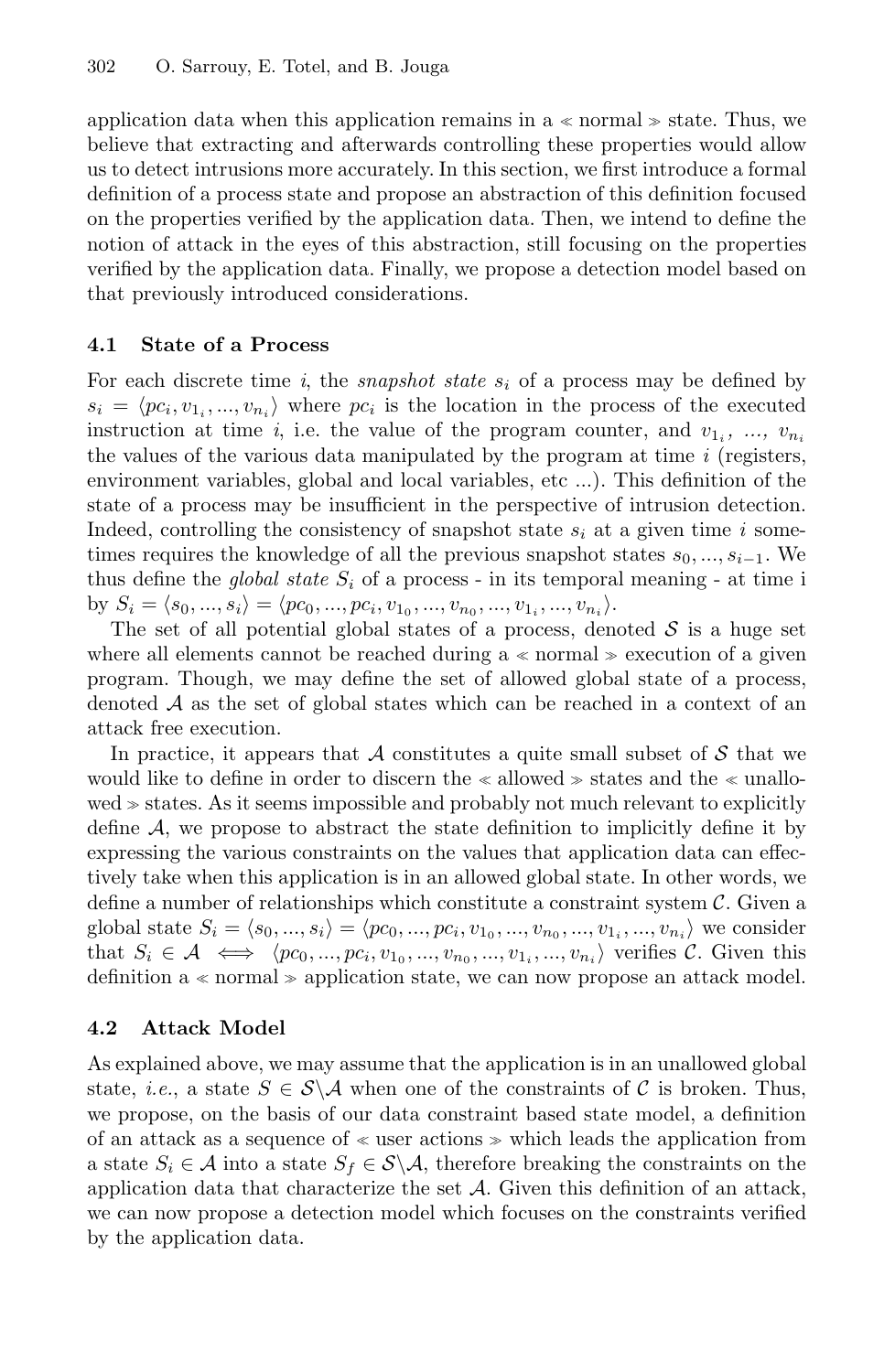#### **4.3 Detection Model**

Our detection model relies on the assumption that it is possible to extract in whatever manner the set of constraints  $\mathcal C$  which characterize the set of allowed global states  $\mathcal{A}$ . Supposing this assumption verified, we thus propose to monitor the application by controlling the enforcement of this set of constraints  $\mathcal C$  and to raise an alert as soon as one of these constraints seems broken. However, the extraction of the set of constraints  $\mathcal C$  may appear quite complex. Nevertheless, as our goal is not to fully qualify the consistency of a given state, but only to qualify it in a security perspective, it is clear that not all the data items manipulated by the application are interesting for our work. In the next section, we thus try to define which data can be critical in a security focused perspective and then examine a way to practically extract this data out of the whole application data set.

### **5 Intrusion Sensitive Data Set**

The set of interesting data we try to extract, henceforward called *intrusion sensitive data set* and noted *ISDS*, is defined by the two main properties it verifies. First, in an immunological approach, it constitutes a subset of the data which may influence the system calls. Furthermore, it constitutes a subset of the data being influenced by user inputs, which we call *tainted data*. The notion of influence between two or more data can be formally defined by the notion of causal dependency [\[8,](#page-7-9)[19,](#page-7-10)[7\]](#page-7-11). Denoting  $(o, t)$  the content of the data object  $o$  (a byte or a variable depending on the level of granularity) at time *t*, we may then denote  $(o', t') \rightarrow (o, t)$ , with  $t' \leq t$  the causal dependency of  $(o, t)$  in relation to  $(o', t')$ . The relation  $\rightarrow$  being transitive, we may then define the causality cone of a point  $(o,t)$  as  $cause(o,t) = \{(o',t')/(o',t') \rightarrow (o,t)\}$ . In the same way, we may define the dependency cone *dep(o,t)* as the set of points which causally depend on  $(o,t)$  and write  $dep(o,t) = \{(o',t')/(o,t) \rightarrow (o',t')\}.$ 

This notion being introduced we may now give a more formal definition of the intrusion sensitive data set. The first property characterizing the intrusion sensitive data set expresses the fact that *ISDS* belongs to the causality cone of the system calls and their arguments. The second property characterizing the intrusion sensitive data set as well expresses the fact that *ISDS* belongs to the dependency cone of user inputs. Thus, as we have expressed *ISDS* as the set of data respecting these two properties, we may define it as the intersection of both the causality cone of the system calls or their arguments and the dependency cone of the user inputs and denote (with *sc* the set of system calls and *ui* the set of user inputs) :

$$
ISDS = cause(se) \cap dep(ui)
$$

In the next section, we present the kind of constraints we aim at extracting out of the intrusion sensitive data set we have just defined.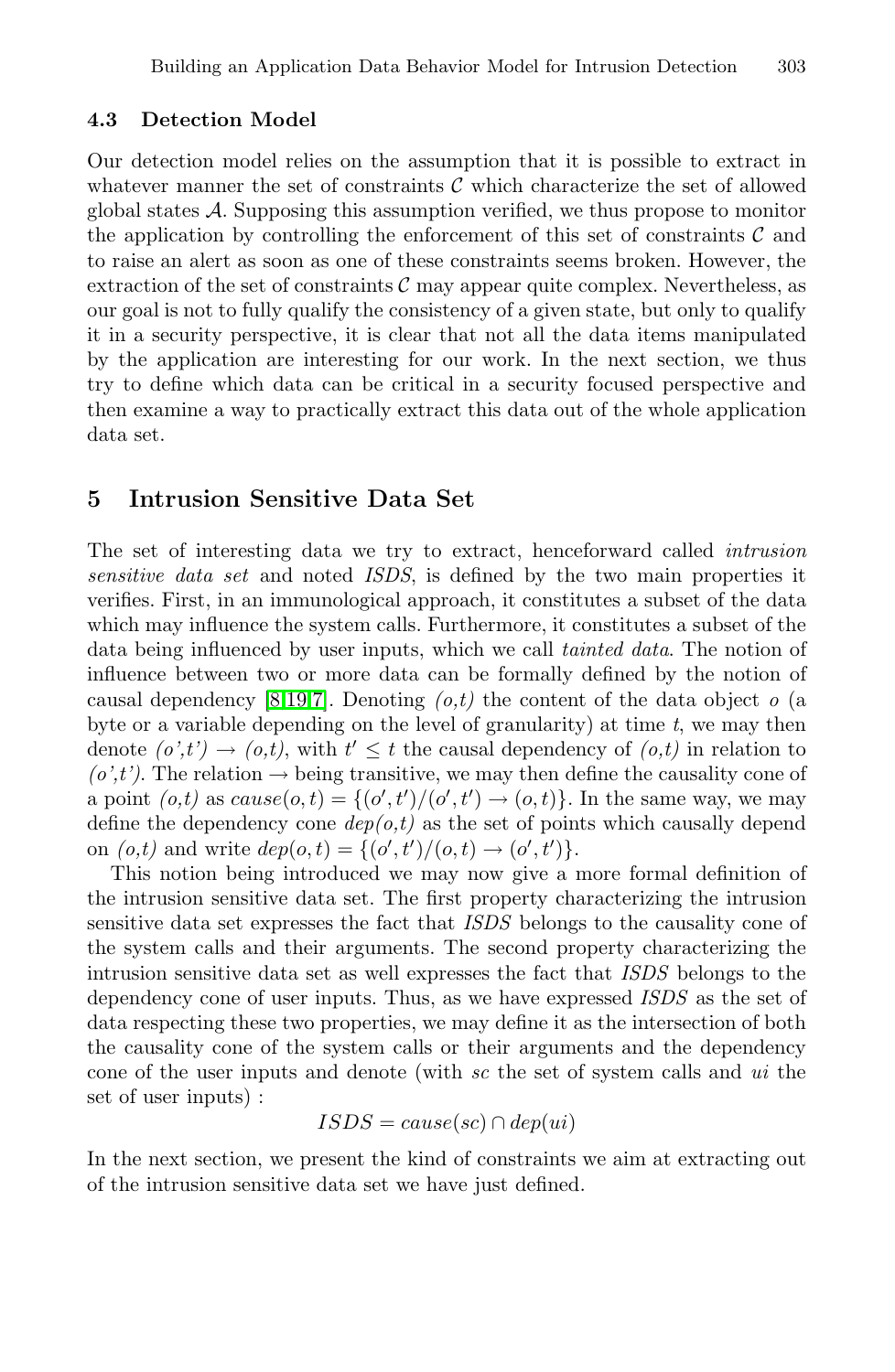### **6 Constraints Determination**

In section [4.2,](#page-3-0) we have formulated the hypothesis that attacks generally violate invariant constraints on the application data. We have thus tried to extract these constraints, with the help of an automatic invariant discovery tool called *Daikon* [\[1](#page-6-3)[,10,](#page-7-12)[9\]](#page-7-13). Daikon analyzes the execution traces of a given application and tries to extract invariant properties out of it on the basis of a property grammar which contains the set of all searched invariants. These invariants, which are thus exhaustively verified on the execution trace data, can be very complex : constant data item (e.g.  $x = a$ ), data item taking only a few distinct different values (e.g.  $x \in \{a, b, c\}$ , definition set  $(e.g. x \in [a..b])$ , non-nullity, linear relationship (e.g.  $x = ay + bz + c$ , order relationship (e.g.  $x \ge y$ ), single invariants on  $x + y$ , x - y, etc. We introduce in the next section the implementation of our prototype, and explain how to generate the execution traces needed for a Daikon analysis.

# **7 Implementation**

In order to generate the execution traces on *ISDS*, we have used Valgrind [\[2](#page-6-4)[,16\]](#page-7-14) to emulate a processor controlled by our prototype and have executed the monitored application on this emulated processor. Valgrind is a dynamic binary instrumentation framework offering a dedicated API to emulate a processor and study the binaries executed on this emulated processor. Our intrusion detection system prototype, called *Fatgrind*, has thus been designed as a plugin to Valgrind. Fatgrind mainly aims at dynamically extracting *ISDS* and generating its execution traces containing the value of the data belonging to it. To achieve these goals, Fatgrind builds a shadow of the memory of the monitored process [\[15\]](#page-7-15). Each time a byte of memory is written, Valgrind checks whether it is tainted and thus whether it must be shadowed or not. Furthermore, when a system call is emitted, Fatgrind computes its causality cone. Each tainted byte belonging to this causality cone belongs to *ISDS* and is thus dumped into a file. Once enough executions of a given application have been done, the execution traces generated are considered complete enough and are analyzed by *Daikon* to automatically extract the likely invariants it contains. Of course, the quality of the extracted invariants depends on the exhaustivity of the normal application behavior learning.

### **8 Results**

To evaluate our model, we have studied a little snippet of code equivalent to the one studied in section [3.](#page-1-0) This snippet of code was designed to be representative enough although generating very few traces and thus very few invariant properties, allowing us to easily check their consistency. We have thus focused here on the validation of our approach by trying to control one by one the invariants inferred by Daikon out of the execution traces generated by Fatgrind. Among the various properties extracted we indeed discovered the constraints expressing the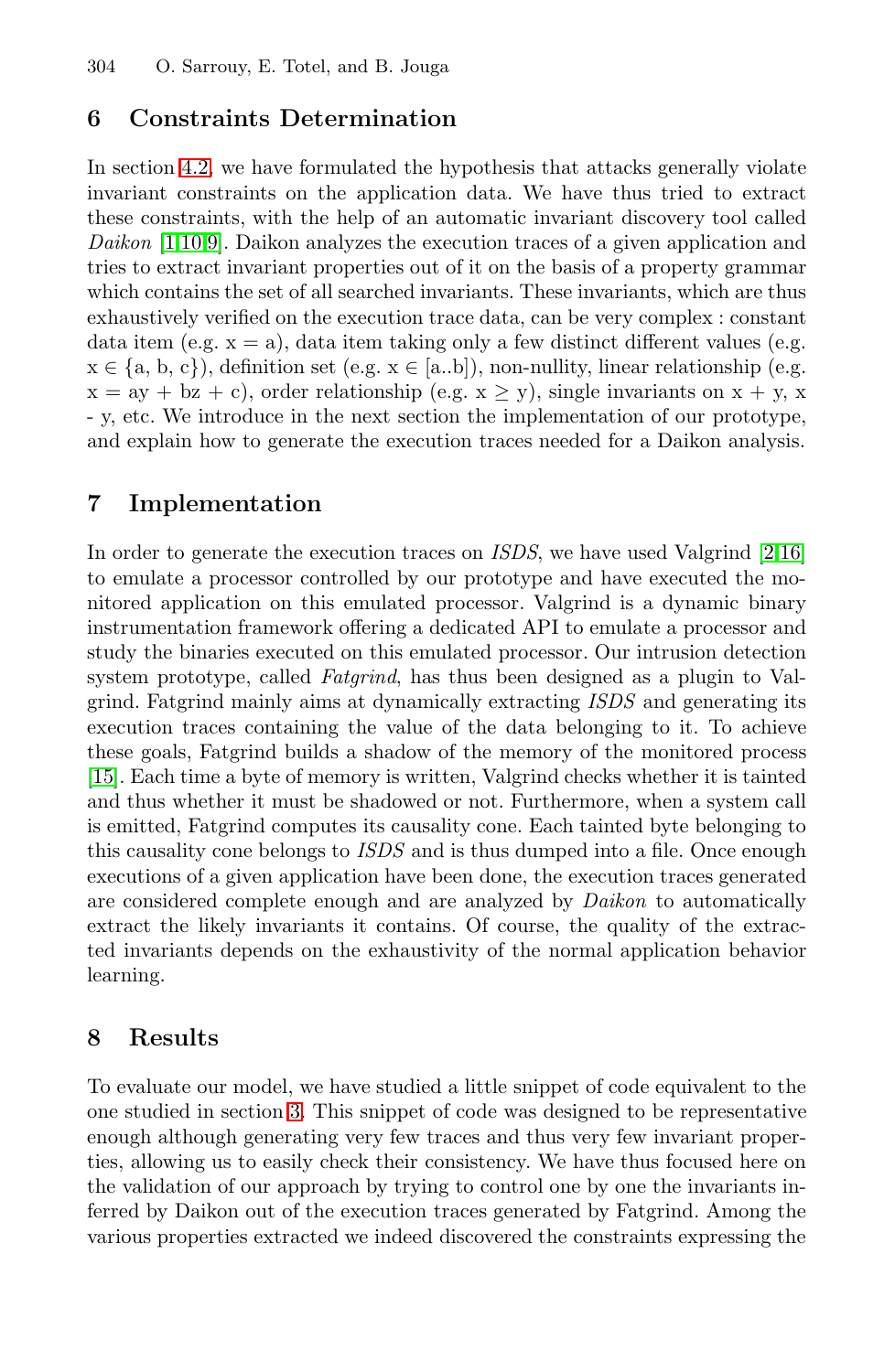equality of the uid variable at the beginning of the daemon loop and at its end. The obtained results have thus shown the viability of the approach on a small but representative example. Moreover it appears that most of the attacks described in [\[6\]](#page-7-1) would be detected by our approach excepted the attack against the SSH server where the attacked data item is whatever modified during a normal use of the application. This report thus encourages us to pursue the prospective work we have engaged even if a lot of enhancements could be brought to our approach.

### **9 Conclusion and Future Work**

The work presented in this paper proposes a way to enhance application level intrusion detection by introducing a data-oriented detection model. This approach relies on the automatic generation of a behavioral model based on the relationship between application data aiming at detecting state inconsistency at runtime. In order to pursue such an approach, it is necessary to determine which data are sensitive to intrusions and how these data items are related to each other. As shown by the results of the previous section, the proposed approach indeed enables the detection of pure data attacks. However, regarding the conclusion of this prospective work, it appears that several enhancements could be brought. Indeed, the binary level does not allow us to access a high semantical level, as, for instance, we do not get any information about the type of the manipulated data. We therefore plan to apply this approach to programming language using a native intermediate representation (Java, .Net, PHP, etc.) in order to directly modify the interpreter and thus access a richer semantic.

### **Acknowledgement**

This work has been funded by the french DGA (General Delegation for Armament) and the french CNRS (National Center for Scientific Research) in the context of the DALI (Design and Assessment of application Level Intrusion detection system) project.

### <span id="page-6-3"></span>**References**

- <span id="page-6-4"></span>1. Daikon, <groups.csail.mit.edu/pag/daikon/>
- <span id="page-6-2"></span>2. Valgrind, <http://www.valgrind.org>
- 3. Cert advisory ca-2001-33 multiple vulnerabilities in wu-ftpd (2001), <http://www.cert.org/advisories/CA-2001-33.html>
- <span id="page-6-0"></span>4. Castro, M., Costa, M., Harris, T. : Securing software by enforcing data-flow integrity. In : Proceedings of the 7th USENIX Symposium on Operating Systems Design and Implementation (2006)
- <span id="page-6-1"></span>5. Cavallaro, L., Sekar, R. : Anomalous taint detection. Technical report, Secure Systems Laboratory, Stony Brook University (2008)